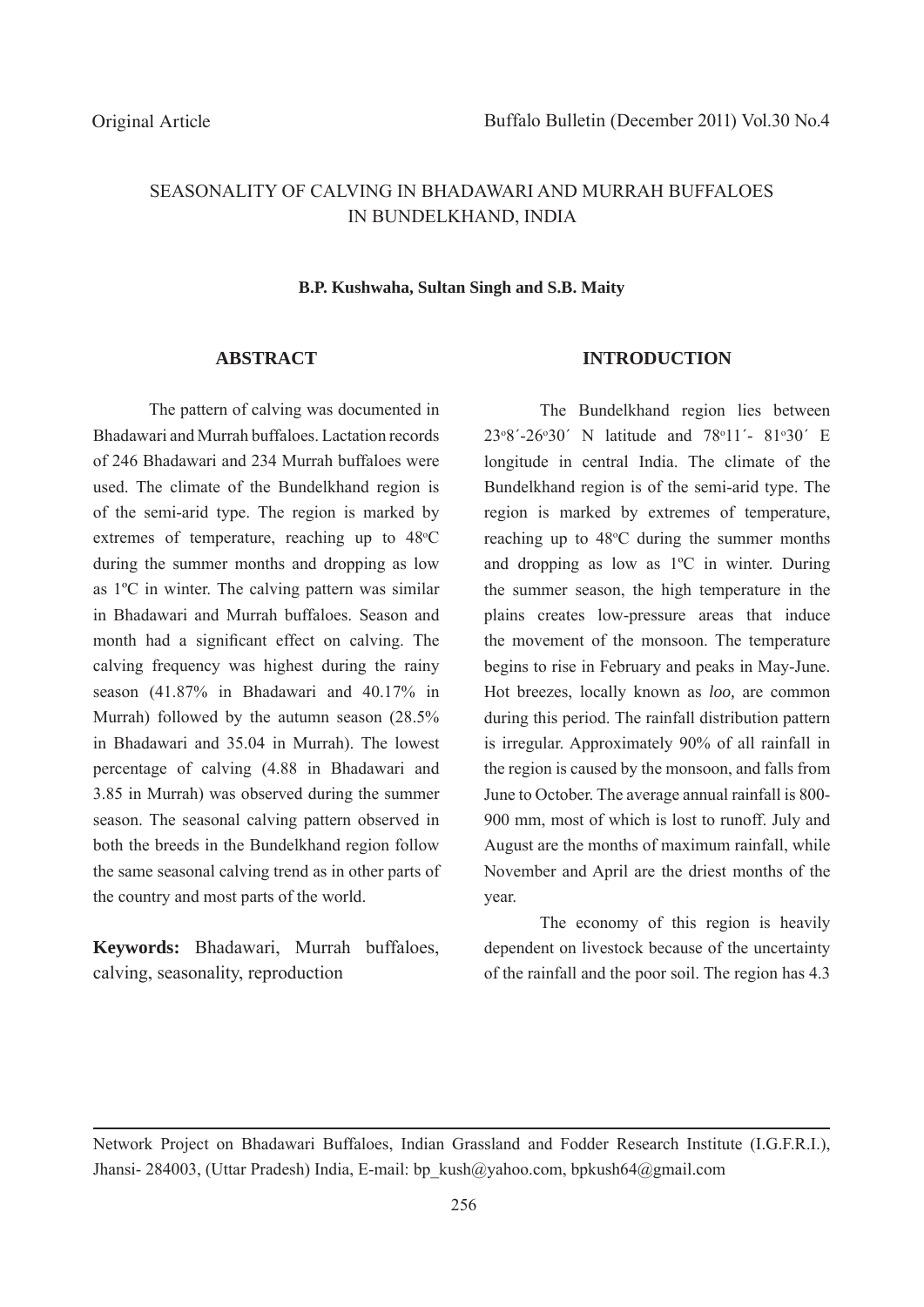million cattle, 2.9 million buffaloes, 0.22 million sheep, 2.8 million goats, 0.25 million pigs and 34 thousand other livestock including horses, donkeies and camels (livestock census 2003). Buffaloes have an important bearing on the livelihood and nutritional security of human beings in this region. There were 189 buffaloes per 1,000 human beings, whereas the country average was 95 buffaloes per 1,000 human beings. The buffaloes of the region are mostly of non-descript type; however, Bhadawari, Murrah and graded Murrah are also seen prominently. There has been a large influx of Murrah buffaloes over the past few decades for upgrading the non-descript buffaloes; as a result, Murrah-type buffaloes are more concentrated in urban and peri-urban areas for supply of milk to city dwellers.

A continuous supply of milk is required at the consumer level, but buffaloes do not meet such a demand as they have tendency to calf more in one season another. In spite of large the populations of cattle and buffaloes, the increasing demand for milk is not fully met in the Bundelkhand region, particularly in the summer season, when the requirement is even greater compared to the winter season. The biggest limiting factor influencing the productivity of the buffaloes is the seasonality in displaying oestrus, conception rate and calving rate (Shah *et al*., 1989; Singh and Lal, 1994; Srivastava and Sahni, 1999). This may be the cause of the prolonged intercalving period since buffalo calving during the unfavorable season may not resume their ovarian activity until the following favorable season, decreasing their reproductive efficiency. No report is available on the seasonal trend in the calving of the buffaloes in this part of the country. The objective of the study was to document the calving pattern of Bhadawari and Murrah buffaloes in the Bundelkhand region of India.

## **MATERIALS AND METHODS**

A herd of Bhadawari and Murrah buffaloes is maintained at the Indian Grassland and Fodder Research Institute, Jhansi (UP), India. The buffaloes were maintained under an intensive system of management, and their nutrient requirements were met as per standard. Data on 246 lactations of Bhadawari and 234 lactations of Murrah buffaloes were used for this study. Data included calving over a period of 8 years, from 2002 to 2009. Keeping in view the climatological data, the year was divided into five seasons: winter (December to January), spring (February to April), summer (May to June), rainy (July to September) and autumn (October to November). The statistical analysis of data was done using SPSS Ver. 13.

## **RESULTS AND DISCUSSION**

The highest percentage of calving took place in the months of August and October 19.12 and 18.69 percent, respectively followed by September, when 13.01 percent buffalo calvings occurred. The calvings in the month of July, November, December and January were 9.75, 9.34, 7.31 and 8.13 percent, respectively. The lowest percentage of calving (1 to 4) took place in the months of February to May in Bhadawari buffaloes. A similar calving pattern was observed in the Murrah buffaloes (Figure 1).

When the data were grouped according to the various seasons, the highest percentage of calving (41.87) took place in the rainy (July to September) season, which was followed by the autumn (28.05) and the winter seasons (15.45). The lowest percentage (4.88) of calving was recorded in the summer season in Bhadawari buffaloes. A similar pattern of calving was recorded in Murrah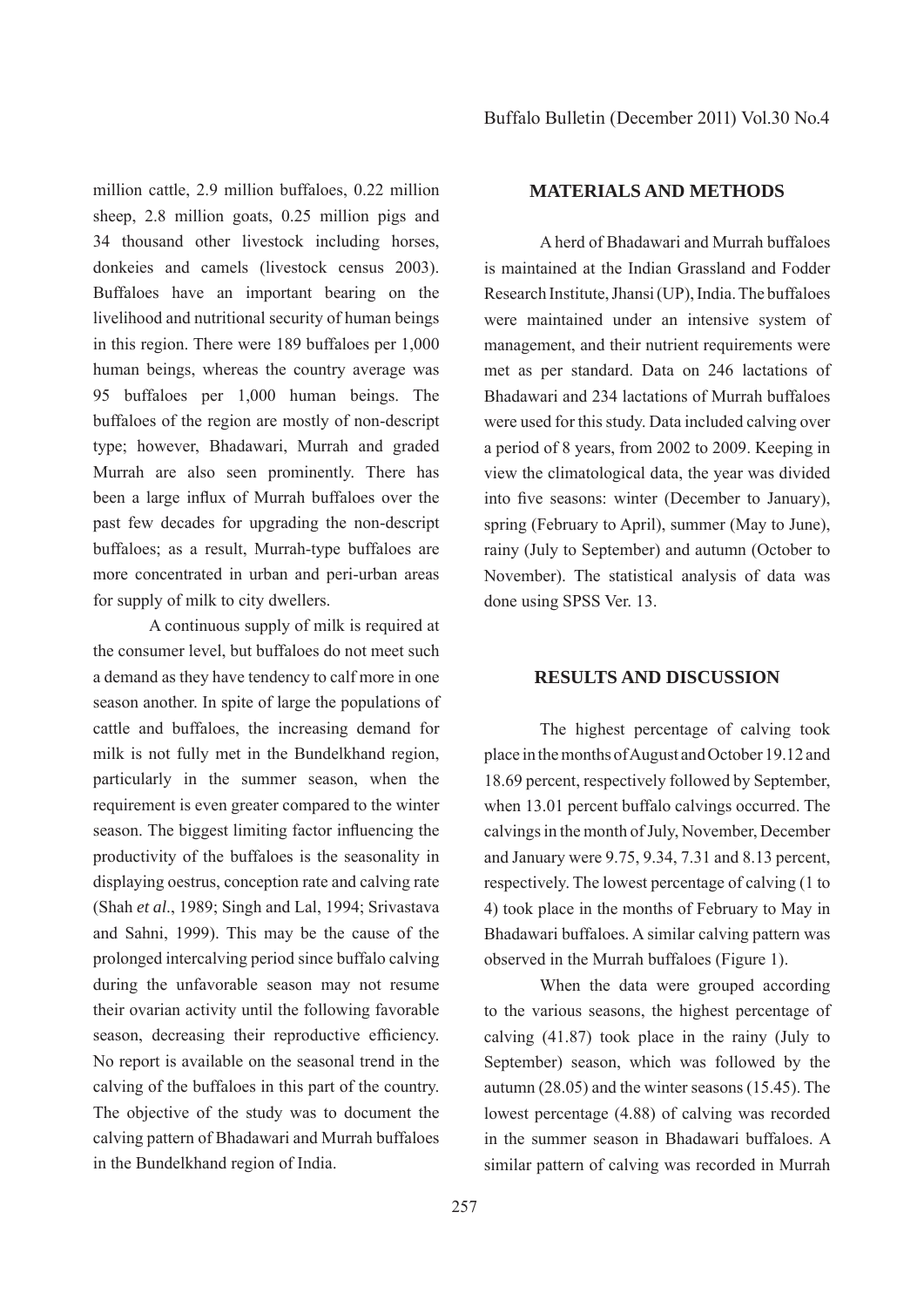buffaloes (Figure 2). Analysis of variance showed a significant effect  $(P>0.01)$  of month and season on calving.

The results of the present study indicated that the rainy and the autumn seasons were the main calving seasons for buffaloes, when more than  $70\%$  of the calving took place. The findings of the present study were in accordance with the findings of Hassan *et al*. (2007) and Hussain (2007) in Nili Ravi buffaloes in Pakistan. Anonymous (2008) also reported the main calving period between July to December in Murrah, Pandharpuri, Jaffrabadi and Surti buffaloes Haryana, Maharashtra, Gujrat and Rajasthan states, respectively. Sule *et al*.  $(2001)$  confirmed a distinct seasonality in breeding behavior in Surti buffaloes reared in Rajasthan. The monthly and seasonal calving pattern of Surti buffaloes indicated that buffaloes calved round the year but have a tendency to calve more during the rainy season (July to September) followed by the winter season (October to January). The rainy period and the winter period appeared the most favorable seasons while the summer appeared the most unfavorable season for buffalo reproduction. Reddy *et al*. (1999) also reported August to November the most favorable period for reproduction in Murrah buffaloes. Agrawal (2003) reported that a determining factor in production and reproduction of farm animals all over the world is environment. Season affects the breeding efficiency, and buffaloes have tendency to performance better during the cool months; 70- 80% of calvings in buffaloes occur between July and January. Misra and Sengupta (1965) reported that in India, the buffalo's sexual vigour declines during the summer and improves with the onset of the colder season. El-Sheikh (1987) reported more than 63% calvings occurred during the colder season in Egyptian buffaloes. The colder season in Egypt is characterized by optimum temperatures and an abundance of nutritious pasture fodder for the lactating buffalo and her offspring.

 According to Shah *et al*. (1989), high environmental stress together with under-nutrition (during the summer season, farmers are unable to fulfill the fodder requirements of buffaloes because of less fodder availability during this period) might be responsible for the long periods of seasonal anoestrus in buffaloes. Similar effects of these factors on oestrus activity were also reported by McCool *et al*. (1987) in Australian swamp buffaloes. However, Borghese (2005) reviewed the calving seasonality in buffaloes and reported that the reproductive seasonality in the buffalo does not seem to depend on diet, food availability or metabolic status, while climate and particularly photoperiod, depending on melatonin secretion play, a vital role. Melatonin is a hormone secreted by the pineal gland during the night and represents the endocrinal signal of the light-dark rhythm in the environment. Parmeggiani *et al*. (1993, 1994), found high levels of melotonin during the night, and the persistency of these levels was clearly related to the photoperiod: they were the highest in December and decreased progressively from March - April to June. Borghese *et al.* (1995), also reported, in a study on buffalo heifers and cows in Italy, that the melatonin trends show remarkable differences between seasons. In June, in the summer, the lowest value and least persistency of melatonin peak were found because of the shortest nights, while the highest values were noted at the equinoxes, particularly in September, the month corresponding to the start of hypothalamuspituitary- ovarian axis activity.

From the present study, it was clear that Bhadawari and Murrah buffaloes in the Bundelkhand region follow the same seasonal calving trend as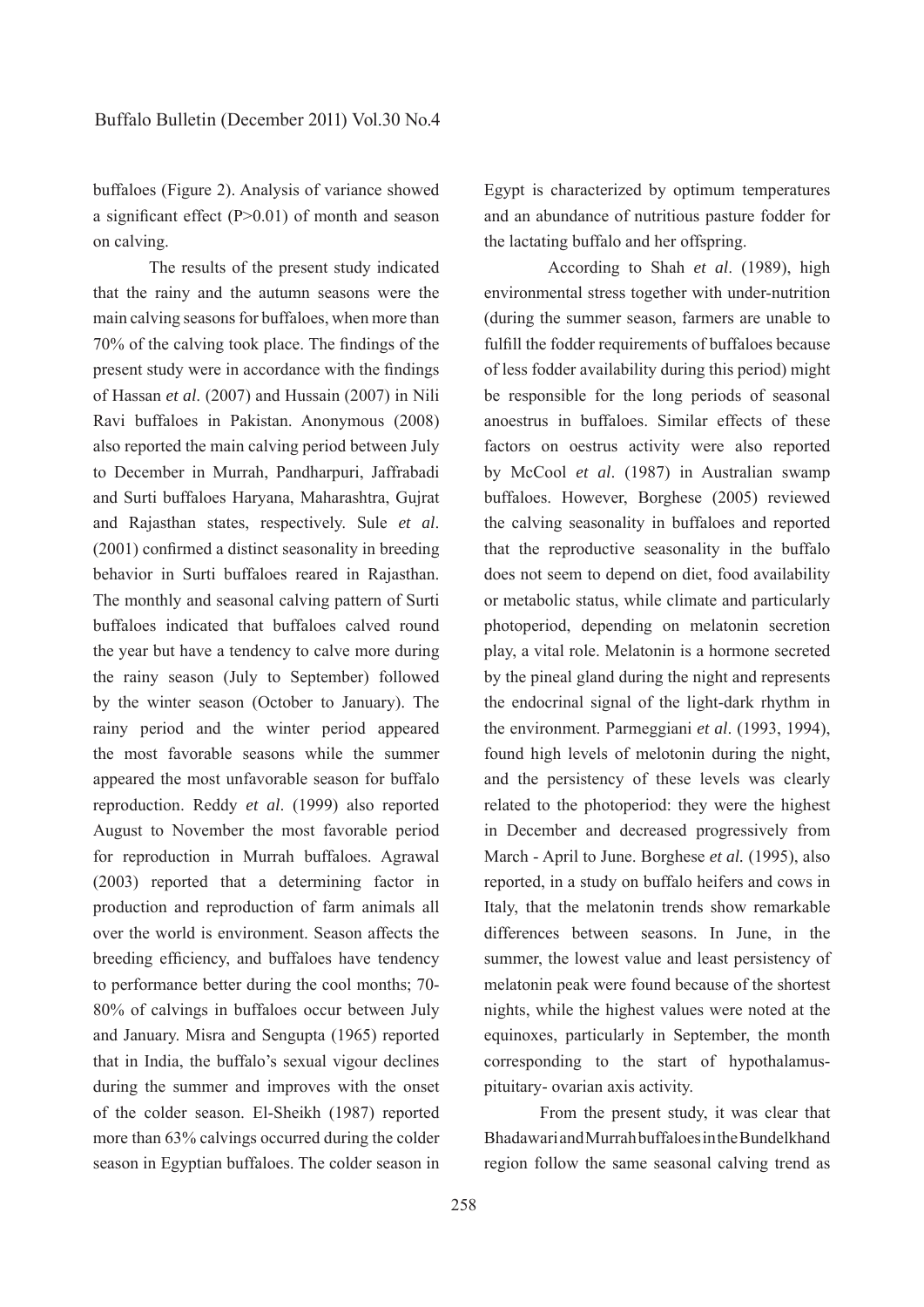

Figure 1. Month-wise calving pattern in Bhadawari and Murrah buffaloes.



Figure 2. Season-wise calving pattern in Bhadawari and Murrah buffaloes.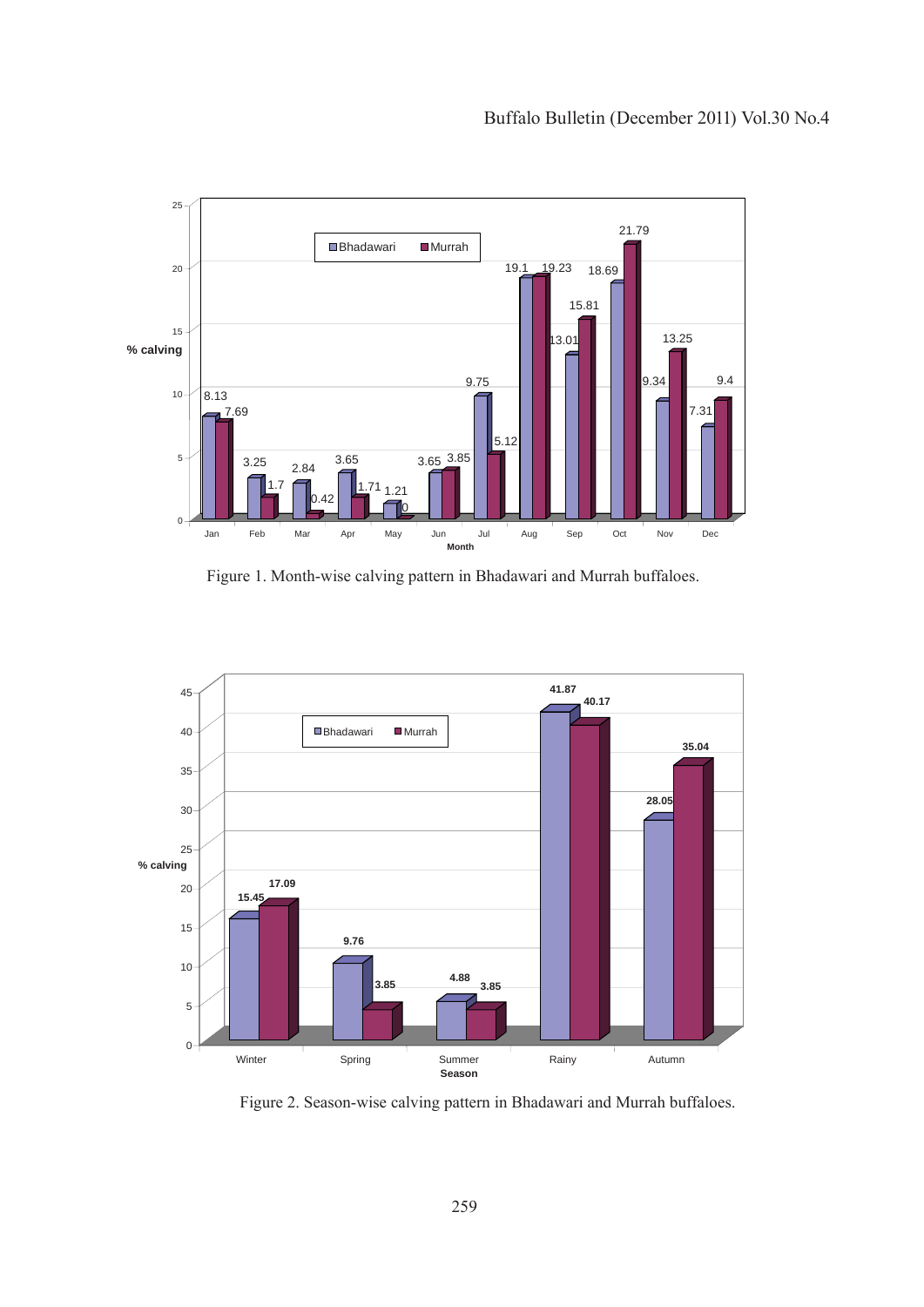in other parts of the country and in most parts of the world. The seasonality in calving observed in these two breeds of buffaloes indicate that the photoperiodicity in different seasons plays a greater role than the diet, as these animals were maintained under an intensive system of management and fed properly throughout the year.

The results of present study and the reports of the various authors suggest a relationship between photosensitivity and the seasonal reproductive trend in buffaloes. However, optimum feeding regime of concentrate rations and cultivated green fodder is necessary throughout the year, and proper housing would be beneficial in getting throughout the year calving.

## **ACKNOWLEDGMENTS**

The support extended by the Project Coordinator, Network Project on Buffalo Improvement, CIRB, Hisar and the Director, IGFRI, Jhansi, in providing facilities for this study is gratefully acknowledged.

## **REFERENCES**

- Agrawal, K.P. 2003. Augumentation of reproduction in buffaloes, p. 121. *In Proceedings of 4th Asian Buffalo Congress lead paper*.
- Anonymous. 2008. *Annual Report (2007-08) of Network Project on Buffalo Improvement*. Central Institute for Research on Buffaloes, Hisar (Haryana), India.
- Borghese, Antonio. 2005. *Buffalo Production and Research*. FAO 2005, 319p.
- Borghese, A., V.L. Barile, G.M. Terzano, M. Pilla and A. Parmeggiani. 1995. Melatonin trend

during season in heifers and buffalo cows. *Bubalus bubalis*, **1**: 61-64.

- El-Sheikh, A.S. 1987. The reproductive performance of the buffalo in Egypt. *Indian J Dairy Sci.*, **20**: 8995.
- Hassan, F., M.S. Khan, M.S. Rehman, M. Sarwar and S.A. Bhatti. 2007. Seasonality of calving in Nili-Ravi buffaloes, purebred sahiwal and crossbred cattle in Pakistan. *Ital. J. Anim. Sci.*, **6**(Suppl. 2), 1298-1301.
- Hussain, Z. 2007. Seasonal variation in breeding and calving pattern of Nili- Ravi buffaloes in Azad Kashmir, Pakistan. *Buffalo Bull.*, **26**(4): 127-130.
- McCool, C.J., M.P. Townsend, S.G. Wolfe and K.W. Entwistle. 1987. Endocrinological studies on pregnancy, post partum anoestrus and seasonal variation of ovarian activity in the Australian swamp buffalo cow. *Buffalo J.*, **1**: 67-72.
- Misra, M.S. and B.P. Sengupta. 1965. Climatic environment and reproductive behaviour of buffaloes. III. Observations on semen quality of buffalo maintained under two different housing conditions. *Indian J. Dairy Sci*., **18**: 130-133.
- Parmeggiani, A., E. Seren, L. Esposito, A. Borghese, R.Di. Palo and M.G. Terzano. 1993. Plasma levels of melatonin in buffalo cows. *In Proceedings of International Symposium "Prospects of Buffalo Production in the Mediterranean and in the Middle east" Cairo*, Egypt, 9-12 November 1992. EAAP publication, Pudoc, Wageningen, **62**: 401- 403.
- Parmeggiani, A., R. Di Palo, L. Zicarelli, G. Campanile, L. Esposito, E. Seren, P.A. Accorsi and S.M. Soflai. 1994. Melatonin e stagionalita reproductivea nella bufala.